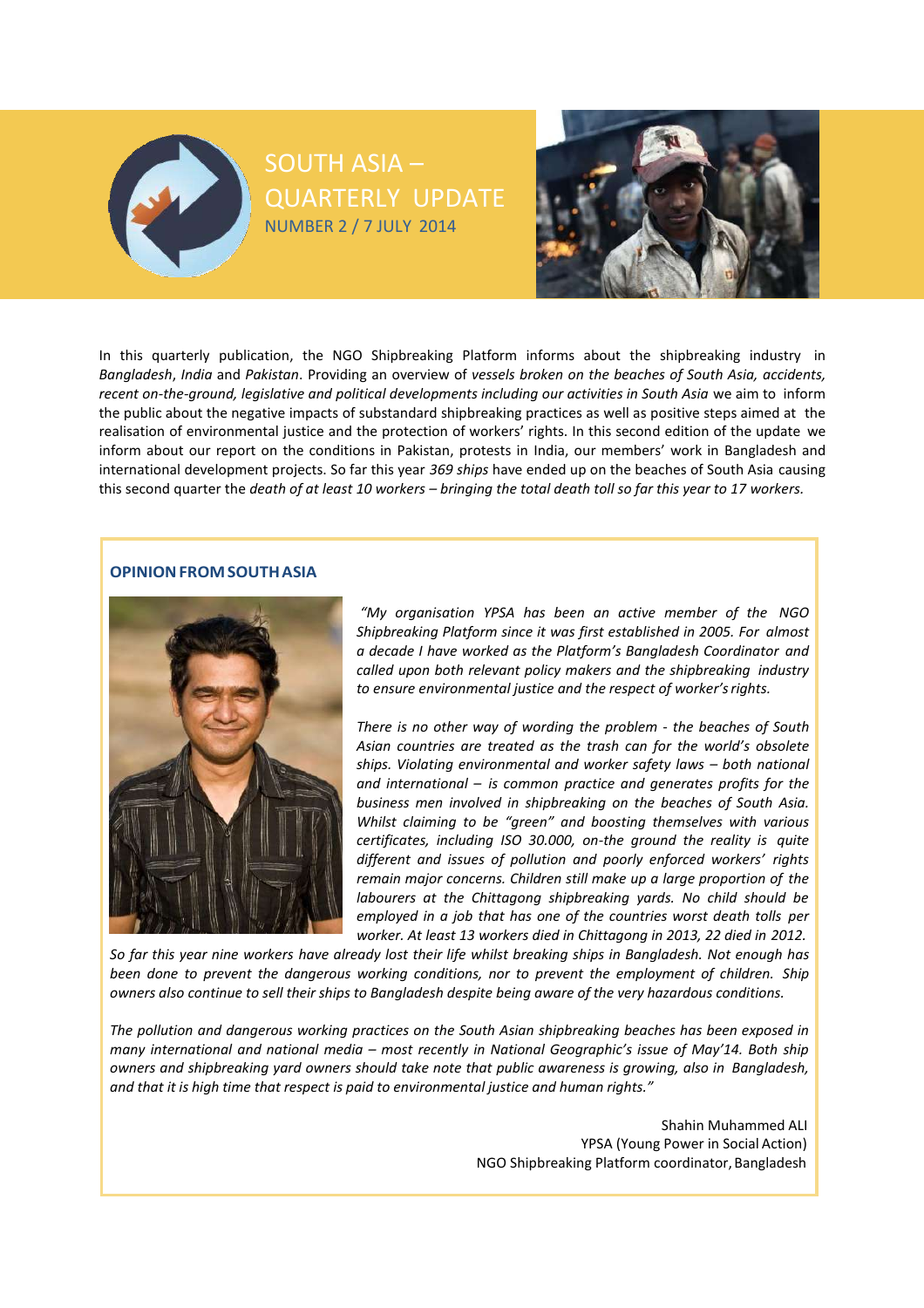#### **OFF THE BEACH !**

Out of 286 vessels broken during the second quarter of 2014 almost two thirds ended up on the beaches of South Asia. 53 of the ships broken in South Asia were owned by European ship owners, 10 were also sailing under the flags of EU Member States when they hit the beaches of Alang, Chittagong and Gadani. Greek owners alone sold 23 ships to South Asia, German owners 11 ships. German ship owner *Conti* and Greek owner *Danaos* regularly feature on our list of worst dumpers having sold most ships to South Asia – both sold three ships each this second quarter. Italian owner *Ignazio Messina & C* also sold three vessels to India – the JOLLY

BIANCO, JOLLY ROSSO and JOLLY VERDE – each at a price of seven million USD. These ships were most likely illegally sold to India whilst operating in European waters. Whilst the imminent illegal export of *Mitsui O.S.K. Lines Limited* (MOL) owned GLOBAL SPIRIT to India was stopped by Belgian authorities (see box on page 5), MOL sold four other ships to Alang shipbreakers this second quarter. Maltese owned *ABY Group* are likely to have made a large profit when selling two bulk carriersto Pakistan and one to Bangladesh after having bought them reportedly under-priced from bankrupted Deiulemar.



### **ACCIDENTS**

Eight accidents have been reported in South Asia since April 2014. Five workers died in Bangladesh in five separate accidents. In India, a gas explosion killed at least five workers on the spot and sent more than 10 injured workers to the hospital, some of them remain in a critical condition. This accident is being investigated by Indian police. The Platform currently lacks information from Pakistan on possible accidents in the last six months.

On 7 April an accident occurred on the BBC Shipbreaking Yard in Chittagong, Bangladesh killing a 22 year old worker named Sultan. Our Platform coordinator was alerted only when Sultan's body was being driven back to his village for funeral proceedings. The yard owner had tried to hide the accident and it has been difficult to find out more about the circumstances surrounding Sultan'sdeath.

Shipbreaking workers Shaju, Rakib and Babu were injured following an explosion in a tank on the FSO SHANGHAI on 6 May. The ship was sold by Monaco based *Sammy Ofer* to shipbreaking yard Peninsula Steel in Chittagong which is owned by former BSBA President Jafar ALAM. Shaju's condition remains critical.

On 7 May Amjad Hossen (40) was killed at the Golden Iron Shipbreaking yard. He was crushed by a big iron plate whilst breaking bulk carrier BARBADOS G sold to the Chittagong breaker by *Negmar DenizcilikYatirim*.

A cylinder exploded on 14 May at S.Trading Corporation shipbreaking yard in Chittagong when worker Saidur Rahman (30) was offloading it from KIMA, a South Korean tanker. Saidur died on the way to hospital due to inhaling toxic gas. *Sunwoo Merchant Marine* earned 8 mill USD on selling KIMA for breaking inBangladesh.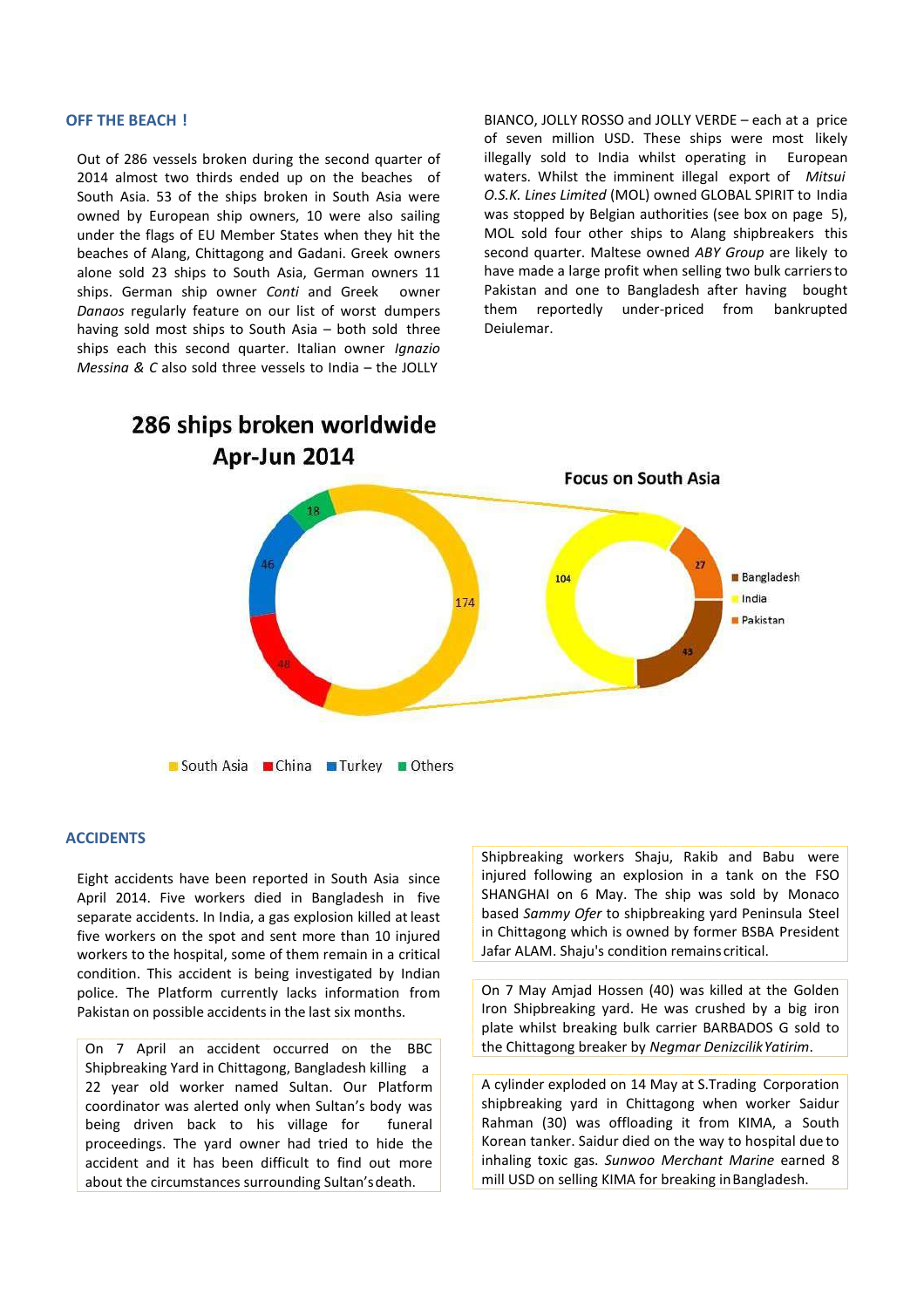On 18 May Moshin died on the spot when an iron cable which was pulling the German bulk carrier MAGDALENE closer to the yard broke and smashed him. The MAGDALENE was bought by Bangladesh shipbreaking yard Legend Holding from ship owner *MKBlumenthal*.

22 year old Md Mohiuddin succumbed to his injuries in hospital after having fallen off the RACER EXPRESS on 1 June. He was breaking the ship at Chittagong shipbreaking yard SH Enterprise. The yard is owned by Kamal Uddin and his brother who also are owners of shipbreaking yard Aafin Enterprise where four workers died on 3 April inhaling toxic gas after the explosion of a carbon dioxide cylinder. *Nova Shipping & Logistics* earned approximately 4 mill USD selling the RACER EXPRESS for breaking in Chittagong.

On 28 June a major gas explosion killed at least five workers and injured at least 10 other workers at Paras Steel Corporation, plot nr 140 in Alang, India. Hiralal Chaudhary, Ajay Chaudhary, Ram Prasad, Sanjay Yadav and Subhash Yadav died on the spot. Ram Chandra and Dharmendra Kumar are amongst the injured workers. The explosion occurred on the PERIN (aka PERLA), a tanker sold by cruise ship company *Louis Plc* to the Indian breaker, and on which another fire severely injured three Filipino crew in June 2013. The accident is currently being investigated by Indian police.

On 29 June, another explosion injured an unknown number of workers when fire broke out on Greek owned MSC SOCOTRA at Shanti Ship Breakers, plot nr 41 in Alang. The vessel was sold by *Dragnis Group* to the Indian breakers.

# **DEVELOPMENTS**

# NGOs CALL ON NEW INDIAN PRIME MINISTER TO ENSURE SUSTAINABLE DEVELOPMENT

On 26 May 2014, Narendra Modi assumed office as the new Indian Prime Minister. Since 2001, Modi had served as the Chief Minister of Gujarat, the state where most of India's shipbreaking activities take place. During his tenure, the shipbreaking business was thriving, but little improvements were made to ensure safe, environmentally sound and just shipbreaking. The state and local authorities have not been willing to implement the environmental and labour rights standards applicable to the sector and as called upon by the High Court in 2003, and again in 2007. Modi has promised in the run up to the elections to rejuvenate India's economy. The Platform and its members call upon the new government to ensure that India's economic growth is sustainable and oriented towards a fair use of resources, the respect

of labour rights and a more equal distribution of wealth to ensure development for all.

The shipbreaking industry in Alang continues to face serious problems which hinder real improvements: informal employment, poor implementation of health and safety measures resulting in occupational diseases and fatal accidents, pollution of coastal zones, inadequate management of hazardous waste, and the destruction of local livelihoods. The business of the yard owners flourishes, but as poverty structures are perpetuated, workers and their families do not benefit from economic growth and local communities see their livelihoods destroyed. Meanwhile, local resistance against shipbreaking projects, which only benefit few and harm many, is growing. In the southern state of Kerala, the local population has strongly criticised the practices of a shipbreaking yard which scraps smaller domestic vessels. The protesters argue that the shipbreaking activities are harmful and polluting, and should be shut down to be replaced by cleaner and safer activities. Back in Gujarat, the local community and fishermen around Mundra port, where the industrial conglomerate Adani intends to set up a new shipbreaking yard, strongly oppose the project. They argue that it will have a negative impact on their livelihoods. Adani, one of the sponsors of Modi's election campaign, is currently undergoing an Environmental Impact Assessment for the project. The new Government needs to insist on a strict and impartial assessment.

# IMO/NORAD PROJECT – CONCERNS RAISED

On 10 April 2014, the International Maritime Organisation (IMO) signed an agreement with the Government of Bangladesh to launch the project *Safe and Environmentally Sound Ship Recycling in Bangladesh – Phase I*. The project is meant to improve conditions in shipbreaking yards in Bangladesh. It is implemented by the IMO in cooperation with the Bangladesh Ministry of Industry, and is s mainly funded by NORAD, the Norwegian Agency for Development Cooperation. The Platform has sent an open letter to NORAD raising several concerns. The NGOs have requested that the project involves civil society actorsfrom Bangladesh in order to seek their expertise and to balance the arguments of the shipbreaking industry. More specifically, the Platform asks for their inclusion in an Advisory Committee. It is a basic principle of NORAD to include civil society partners from the South in all their projects. Moreover, a project aimed at sustainable development should – on the long term – aim at reforming the industry to ensure a transition towards modern ship recycling in facilities that do not operate directly on the beach. The letter has also been sent to the Secretary General of the IMO and Basel Secretariat.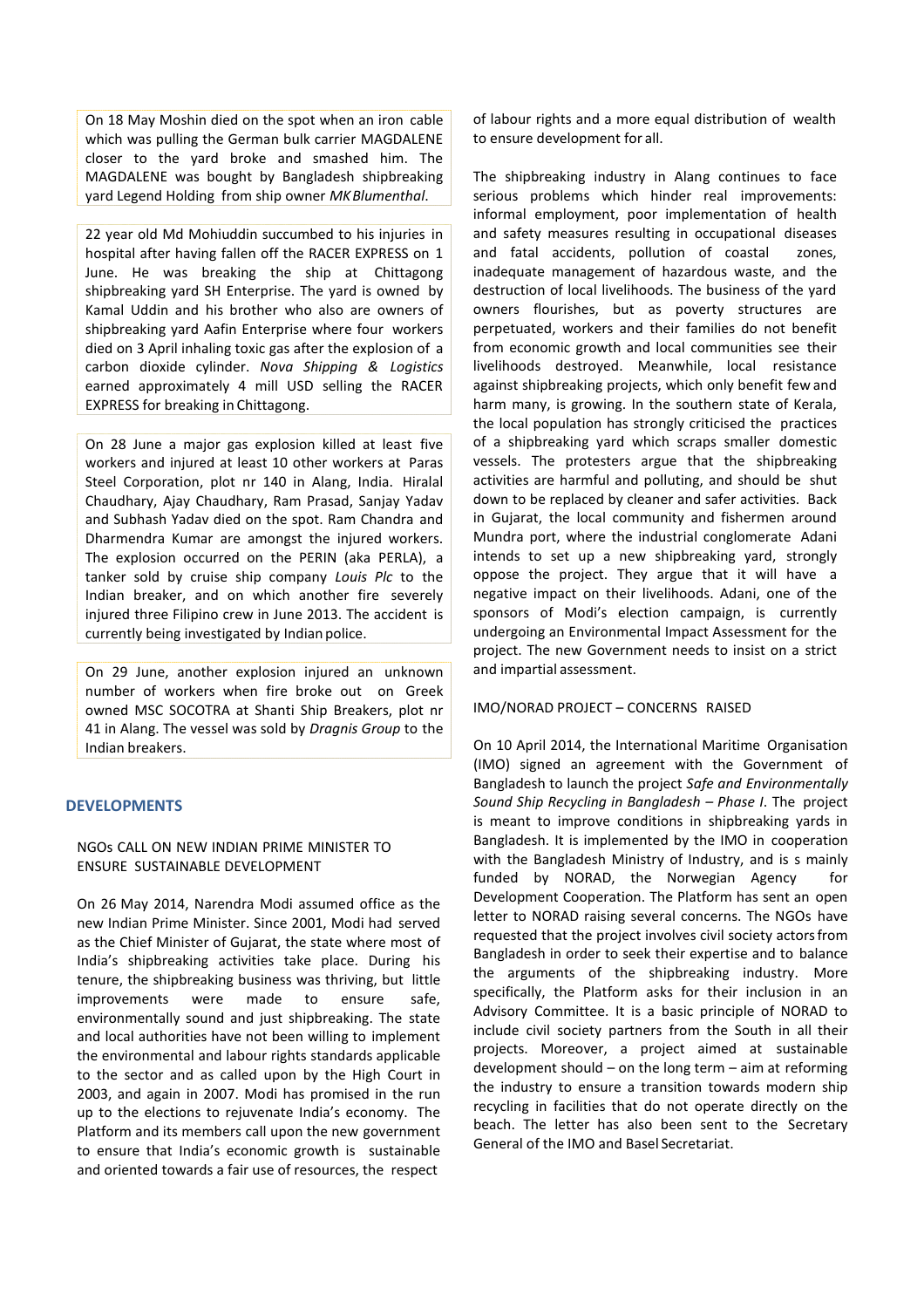#### **OURINITIATIVES**

MEETING OF BANGLADESH PLATFORM MEMBERS – SEVERE CONCERNS REGARDING SITUATION ON-THE-GROUND

On 5 May 2014, representatives of the Bangladesh members of the Platform – Bangladesh Environmental Lawyers Association (BELA), Bangladesh Institute for Labour Studies (BILS), Bangladesh Occupational Safety, Health and Environment Foundation (OSHE) and Young Power in Social Action (YPSA) – met in Dhaka to discuss and coordinate the Platform's activities in theircountry.

The Bangladesh member organisations of the Platform help the workers on-the-ground to improve their working, health and living conditions. OSHE and BILS offer trainings and workshops in order to improve the workers' awareness of their rights and the potential hazards of their occupation. The members also organise health camps and provide regular visits and medical check-ups by a doctor. BELA has sent legal notice to yard owners for compensation after workers were killed in accidents and has filed cases against the yards where these accidents happened. YPSA collects information from the yards on incidents and accidents. This information is crucial for the families that have a right to compensation and helps to create moretransparency.



Picture from  $1<sup>st</sup>$  national strategy meeting of the Platform members in Bangladesh, December 2013.

On 5 May the members expressed their concern with the lack of proper inspections and controls by the authorities to monitor the implementation of existing rules on environmental protection and workers' rights. Several fatal accidents have occurred in the last months, a sad reminder that the working conditions are still unsafe. Members also informed that the yard owners still try to hide fatal accidents and that injuries are not officially documented at all. It was also noted that the "hospital" opened by the Bangladesh Ship Breakers' Association (BSBA) is not functional and is only open when the yards receive official visits from national and especially international stakeholders. The field staff of several

member organisation were also particularly concerned about the continued and widespread use of child workers in the shipbreaking yards – a blatant case of worst forms of child labour. Public awareness is however growing and the yard owners encounter more and more attention from the local population and the press for their misdeeds.

#### REPORTONCONDITIONS INPAKISTAN



The report *Pakistan Shipbreaking Outlook* - *The Way Forward for a Green Ship Recycling Industry – Environmental, Health and Safety Conditions*, which was first presented in a launching event in Islamabad in October 2013, has been revised and published by the Platform. The report shows clearly that the Government so far has only given very little attention to the shipbreaking sector. The study presents a short overview of the economic conditions and the international and domestic legal framework according to which the Pakistani shipbreaking sector needs to operate, and provides information about the current conditions in the shipbreaking yards in Gadani based on a survey conducted amongst workers, regular field visits and stakeholder interviews taken in 2012/2013. The report documents that the working conditions are dangerous and that there is hardly any infrastructure to ensure decent living conditions for the workers, in large part migrant workers coming from poorer regions. There is also no infrastructure, nor appropriate procedures, to manage the hazardous wastes generated by the shipbreaking activities. The local authorities are furthermore understaffed and therefore the industry often goes unregulated.

By publishing this report, the Platform and its Pakistani member organisation Sustainable Development Policy Institute (SDPI) seek to raise awareness about the severe problems the industry faces in Pakistan and call upon the Government and the authorities to enforce environmental law and labour rights on the sector. The report can be downloaded on our website.